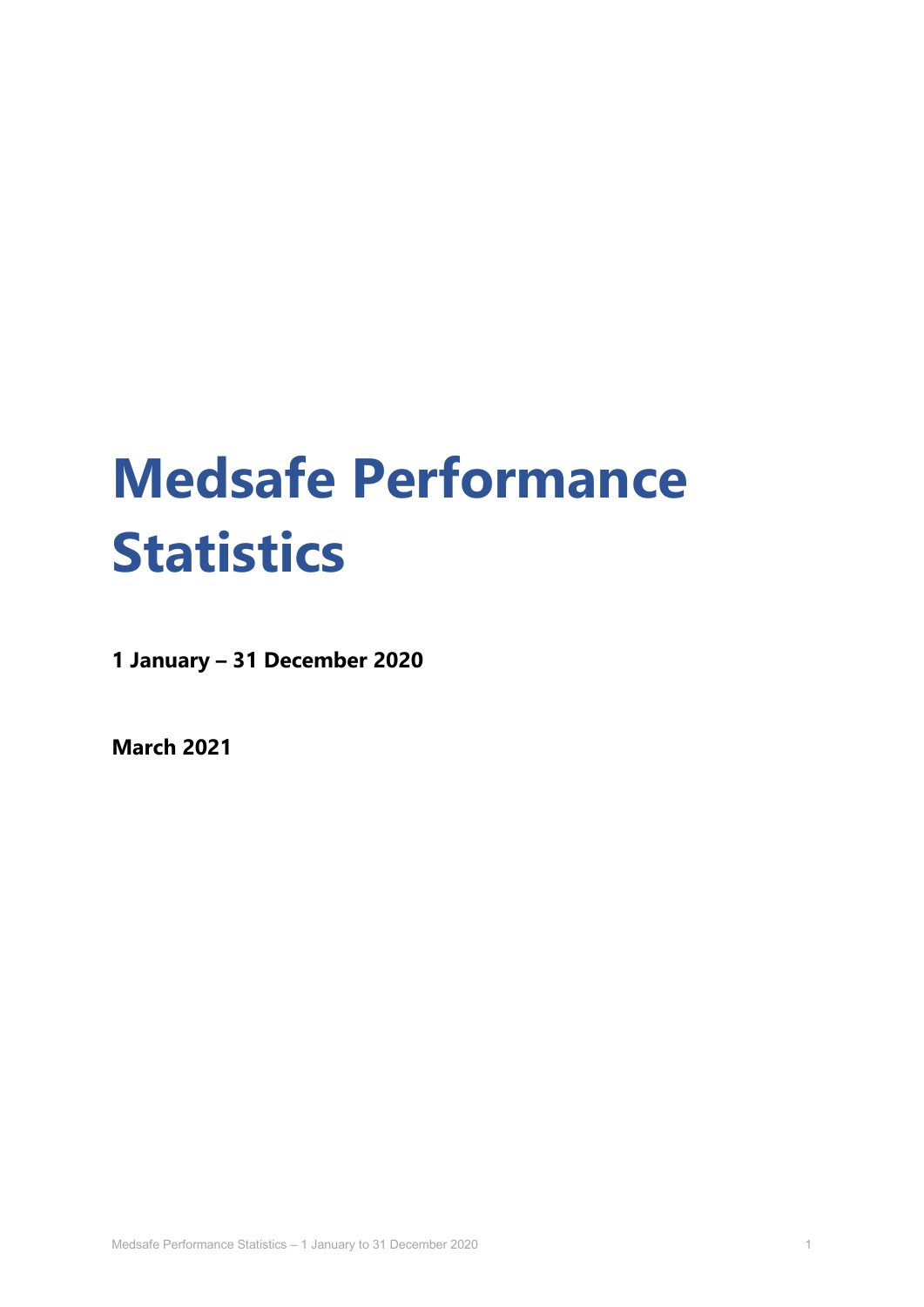## **Medsafe Performance Statistics**

This page contains information about Medsafe's processing times for applications. For more information about the types of applications, see [Part 2: Obtaining approval](https://www.medsafe.govt.nz/regulatory/Guideline/GRTPNZ/Part2.pdf)  [for new and changed medicines and related products the Guideline on Regulation of](https://www.medsafe.govt.nz/regulatory/Guideline/GRTPNZ/Part2.pdf)  [Therapeutic Products in New Zealand.](https://www.medsafe.govt.nz/regulatory/Guideline/GRTPNZ/Part2.pdf)

[Key performance indicators](#page-1-0) [Reporting format](#page-1-1) [Medicine applications](#page-2-0) [Processing and approval](#page-4-0) times [Lower risk medicines](#page-10-0) (N categories)

## <span id="page-1-0"></span>**Key performance indicators**

Medsafe's key performance indicators are the time in calendar days to complete initial evaluation for new medicine applications and changed medicine notifications (see tables 5 and 6).

## <span id="page-1-1"></span>**Reporting format**

Please note the following:

- The statistics below are for calendar year (ie, January–December).
- The reported timeframe also includes the previous year for comparison purposes.
- Medsafe collects its statistics in a different way from the Australian Therapeutic Goods Administration (TGA) and therefore the performance measures of each agency cannot be aligned or directly compared. Key differences include:
	- o Medsafe performance measures and statistics are in **calendar days**, unlike the TGA which reports in **working days**
	- o some measures reported by the TGA are not captured by the Medsafe database and therefore cannot be reported
	- o the total time to completion includes **both** Medsafe evaluation and sponsor response times. The TGA only report TGA times in their total time to completion.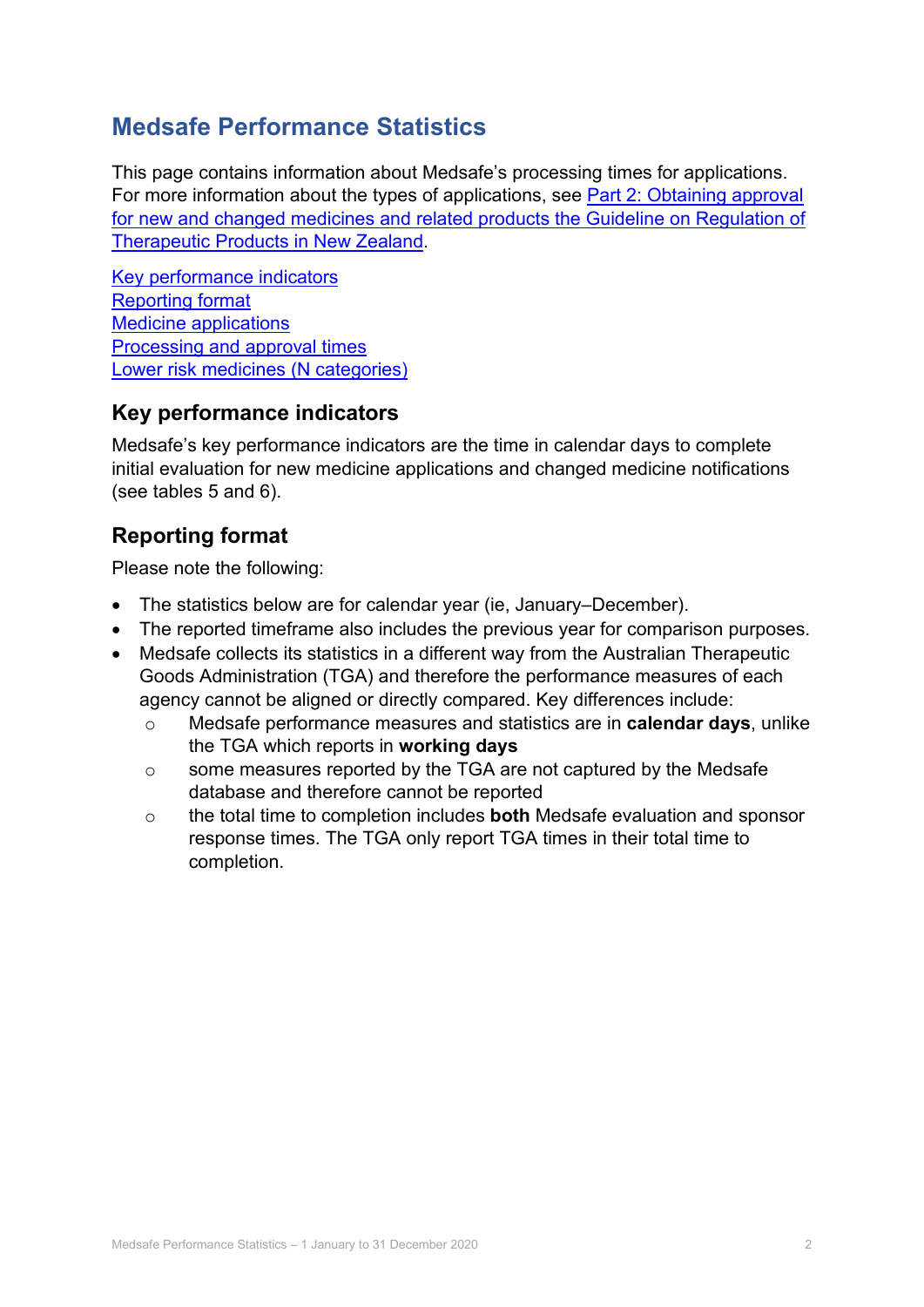## <span id="page-2-0"></span>**Medicine applications**

#### **Applications received and outcomes**

Tables 1 and 2 show the number of medicine applications received each year by type and outcome.

Note that the number of applications received is different to the number of consents granted because the approval process may be longer than 12 months. Applications consented in any given year typically include a proportion lodged in preceding years.

| <b>Application type</b>                | <b>Received</b> | <b>Consented</b> | Withdrawn | <b>Refused</b> |
|----------------------------------------|-----------------|------------------|-----------|----------------|
| Higher risk                            | 21              | 19               | 0         | 0              |
| Higher risk<br>(abbreviated)           | 35              | 32               | 1         | 0              |
| Intermediate risk                      | 13              | 20               | 0         | 0              |
| Intermediate risk<br>(abbreviated)     | 43              | 37               | 2         | 0              |
| Priority review                        | 14              | 9                | 0         | 0              |
| Priority review<br>(abbreviated)       | $\Omega$        | 0                | 0         | 0              |
| Lower risk                             | 52              | 44               | 1         | 0              |
| Changed medicine<br>notification (CMN) | 1568            | 1522             | 16        | 0              |
| Section 24(5)<br>referral*             | 145             | 138              | 10        | 0              |

**Table 1: Number of medicine applications by type and outcome, 2020**

\* Section 24(5) referrals include extension of indications.

#### **Table 2: Number of medicine applications by type and outcome, 2019**

| <b>Application type</b>                | <b>Received</b> | <b>Consented</b> | Withdrawn      | <b>Refused</b> |
|----------------------------------------|-----------------|------------------|----------------|----------------|
| Higher risk                            | 18              | 20               | 2              | 0              |
| Higher risk<br>(abbreviated)           | 27              | 24               | 0              | 0              |
| Intermediate risk                      | 13              | 19               | $\overline{2}$ | $\Omega$       |
| Intermediate risk<br>(abbreviated)     | 31              | 44               | 4              | 0              |
| Priority review                        | $\overline{2}$  | 4                | $\mathbf 0$    | $\Omega$       |
| Priority review<br>(abbreviated)       | 0               | 1                | $\mathbf 0$    | 0              |
| Lower risk                             | 60              | 31               | 6              | 0              |
| Changed medicine<br>notification (CMN) | 1353            | 1334             | 17             | 0              |
| Section 24(5)<br>referral*             | 119             | 132              | 0              | 0              |

\* Section 24(5) referrals include extension of indications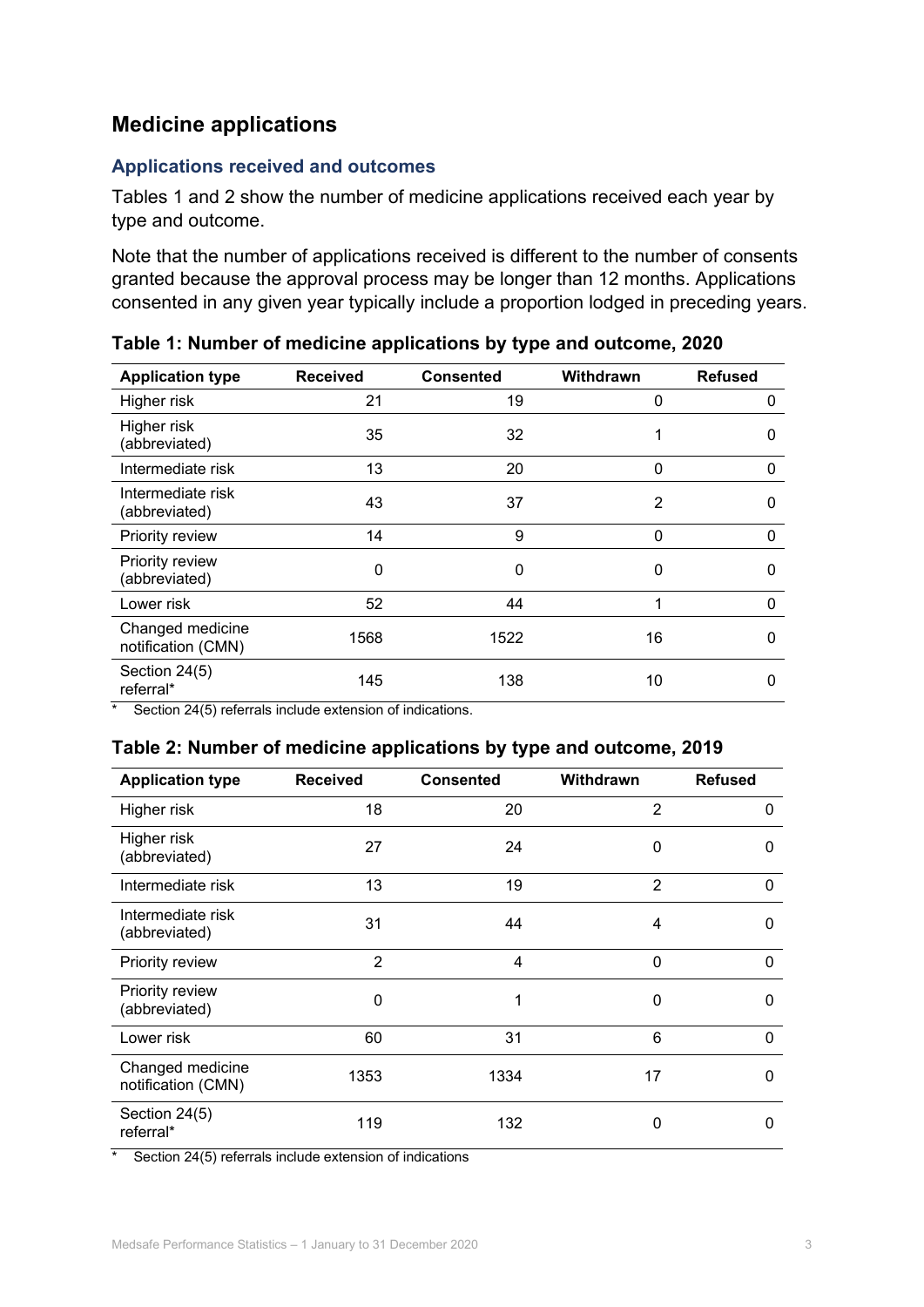#### **Requests for information (RFIs) received for consented applications**

RFIs are requests for information from Medsafe to the sponsor. Tables 3 and 4 show the number of RFIs sent and responses received per consented application per year. See also tables 12 and 13 for lower risk medicines by category.

|                                        | <b>Number of RFIs</b> |     |    |      |  |
|----------------------------------------|-----------------------|-----|----|------|--|
| <b>Application type</b>                | 0                     |     | 2  | $3+$ |  |
| Higher risk                            | 0                     | 3   |    | 9    |  |
| Higher risk (abbreviated)              | 0                     | 10  | 13 | 5    |  |
| Intermediate risk                      | 0                     | 5   | 8  | 7    |  |
| Intermediate risk<br>(abbreviated)     | 2                     | 13  | 16 | 6    |  |
| Priority review                        | 3                     | 3   | 2  |      |  |
| Priority review<br>(abbreviated)       | $\Omega$              | 0   | 0  | n    |  |
| Lower risk                             | 3                     | 14  | 19 | 8    |  |
| Changed medicine<br>notification (CMN) | 966                   | 478 | 62 | 13   |  |
| Section 24(5) referral                 | 31                    | 40  | 40 | 27   |  |

| Table 3: Number of requests for information (RFIs) sent and responses |
|-----------------------------------------------------------------------|
| received per consented application, 2020                              |

#### **Table 4: Number of requests for information (RFIs) sent and responses received per consented application, 2019**

|                                        | <b>Number of RFIs</b> |     |    |    |  |
|----------------------------------------|-----------------------|-----|----|----|--|
| <b>Application type</b>                | 0                     |     | 2  | 3+ |  |
| Higher risk                            | $\overline{2}$        | 6   | 9  | 1  |  |
| Higher risk (abbreviated)              | 0                     | 9   | 9  | 6  |  |
| Intermediate risk                      | $\Omega$              | 7   | 9  | 5  |  |
| Intermediate risk<br>(abbreviated)     | $\Omega$              | 19  | 15 | 10 |  |
| Priority review                        | 0                     | 1   | 1  | 2  |  |
| Priority review<br>(abbreviated)       | 0                     | 1   | 0  | 0  |  |
| Lower risk                             | 0                     | 6   | 15 | 10 |  |
| Changed medicine<br>notification (CMN) | 796                   | 455 | 71 | 11 |  |
| Section 24(5) referral                 | 36                    | 23  | 51 | 22 |  |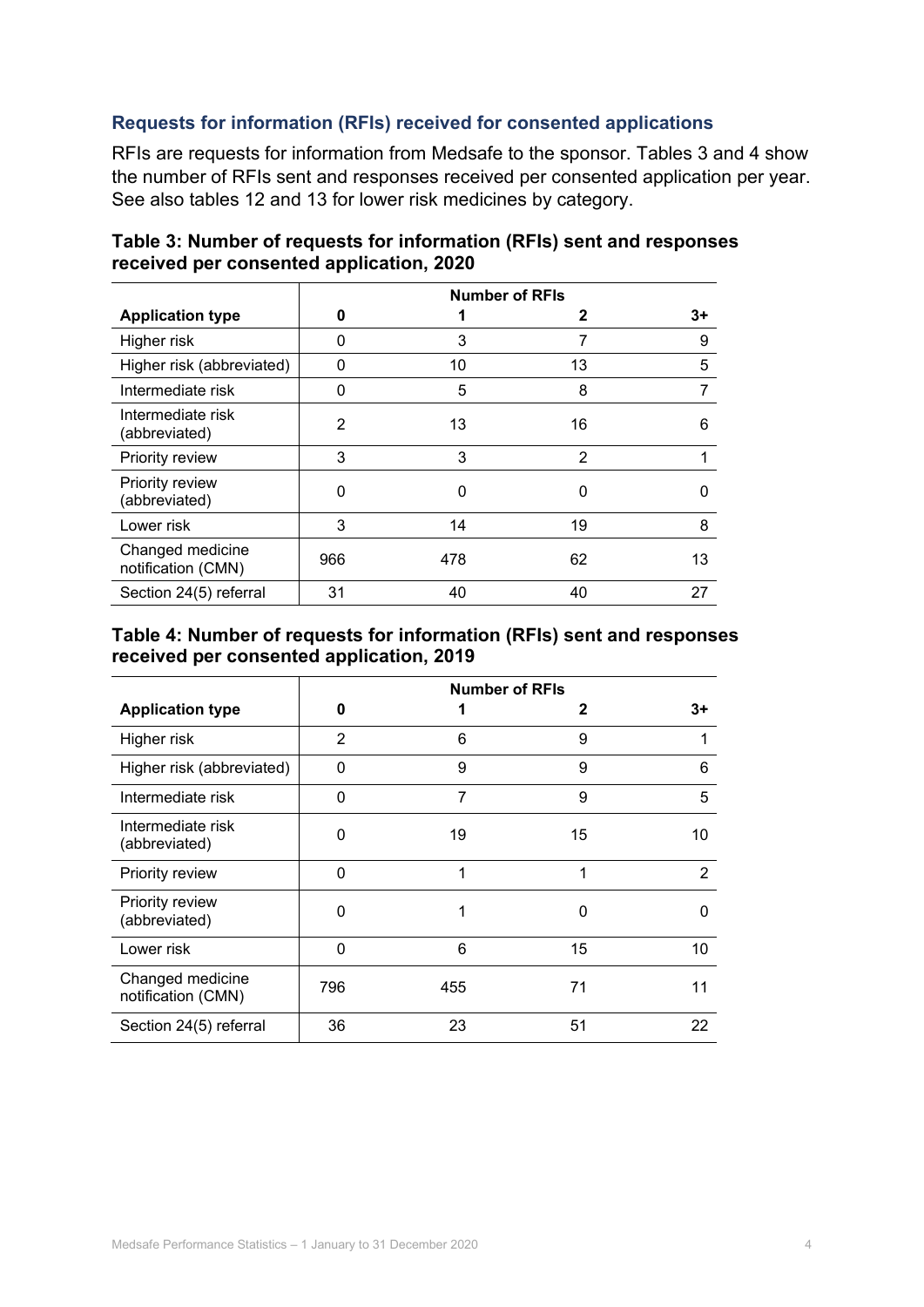## <span id="page-4-0"></span>**Processing and approval times**

Processing and approval times are defined as the number of calendar days from the payment of an application until formal notification of a decision, unless otherwise specified.

These exclude times where Medsafe is unable to progress the application due to screening (which can include requests for information to make an application complete) or waiting for the payment of fees.

Medsafe calendar days include public holidays and weekends.

Only changed medicine notifications (CMNs) timeframes are mandated by legislation: CMNs must be completed within 90 calendar days of receipt of payment. If they are not resolved within this timeframe, CMNs are referred to the Minister under section 24(5)(b) of the Medicines Act 1981. [Indicative processing timeframes](https://www.medsafe.govt.nz/regulatory/EvaluationTimeframesAndRegistrationSituation.asp) are set for other activities to help monitor Medsafe's performance and efficiency.

#### **Time to complete the initial evaluation**

Tables 5 and 6 show the times (mean, median and range) for Medsafe to complete the initial evaluation by medicine application type per year. Target times for completion of the initial evaluation range from 45 calendar days for CMNs to 200 calendar days for higher risk medicines. Figure 1 shows the mean time for completion of the initial evaluation by medicine application type per year.

See tables 14 to 16 for lower risk medicines.

|                                         | <b>Target time for</b> |      | Time to complete* |            | <b>Standard</b> |
|-----------------------------------------|------------------------|------|-------------------|------------|-----------------|
| <b>Application type</b>                 | completion*            | Mean | <b>Median</b>     | Range      | Deviation*      |
| Higher risk                             | 200                    | 194  | 195               | $92 - 261$ | 34              |
| Higher risk<br>(abbreviated)            | 100                    | 140  | 143               | 63-199     | 37              |
| Intermediate risk                       | 200                    | 218  | 195               | 165-331    | 52              |
| Intermediate risk<br>(abbreviated)      | 100                    | 114  | 113               | 48-172     | 29              |
| Priority review                         | 100                    | 34   | 22                | $1 - 100$  | 34              |
| <b>Priority review</b><br>(abbreviated) | 100                    |      |                   |            |                 |
| Changed medicine<br>notification (CMN)  | 45                     | 25   | 26                | $0 - 56$   | 11              |
| Section 24(5) referral                  | 200                    | 83   | 35                | $10 - 286$ | 76              |

**Table 5: Time in calendar days to complete initial evaluation, 2020**

\* Measured in calendar days.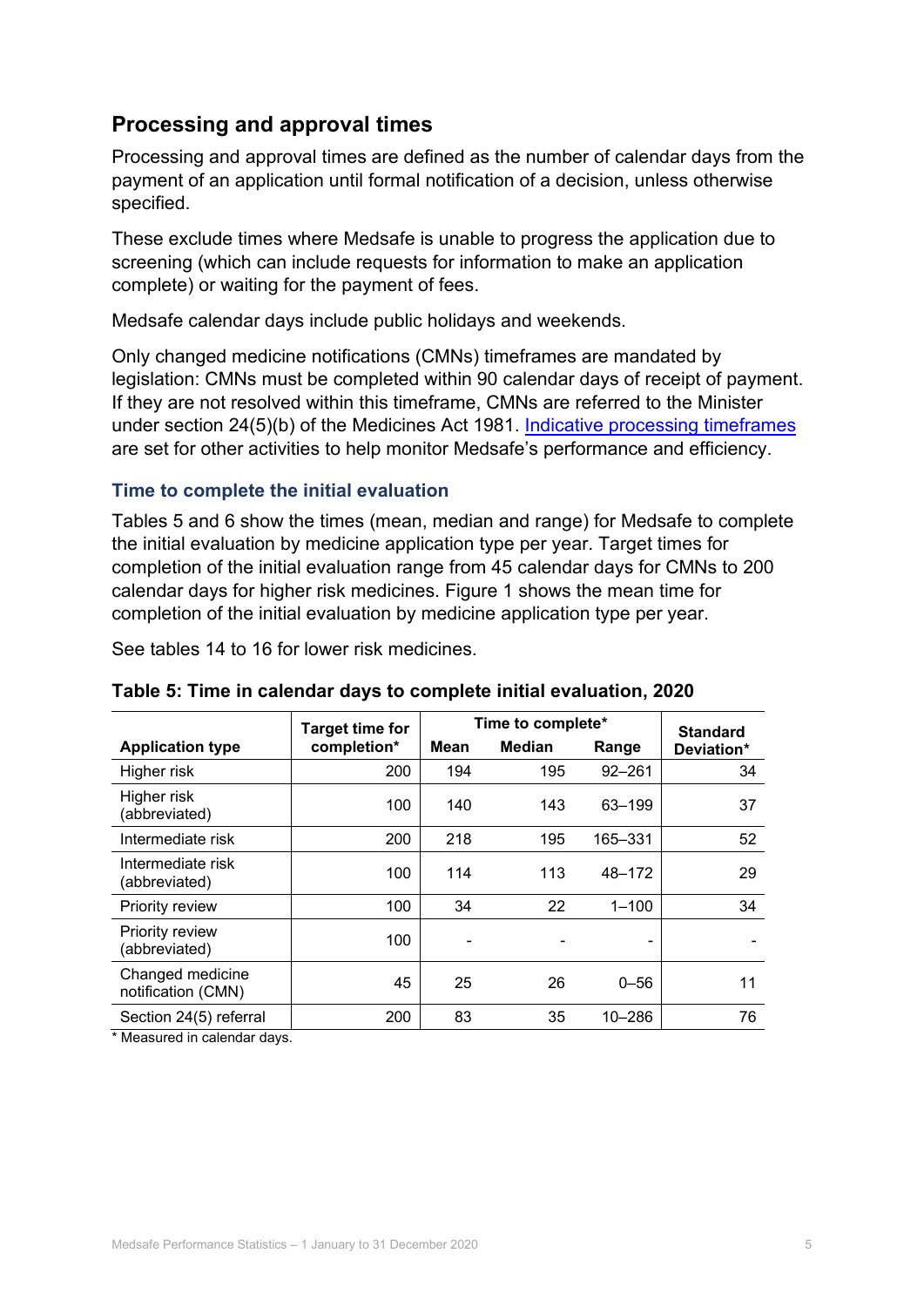|                                        | <b>Target time for</b> | Time to complete* |               |            |  |
|----------------------------------------|------------------------|-------------------|---------------|------------|--|
| <b>Application type</b>                | completion*            | Mean              | <b>Median</b> | Range      |  |
| Higher risk                            | 200                    | 213               | 196           | 176-379    |  |
| Higher risk<br>(abbreviated)           | 100                    | 153               | 157           | 64-272     |  |
| Intermediate risk                      | 200                    | 255               | 233           | 108-452    |  |
| Intermediate risk<br>(abbreviated)     | 100                    | 123               | 99            | 68-197     |  |
| Priority review                        | 100                    | 109               | 108           | $23 - 195$ |  |
| Priority review<br>(abbreviated)       | 100                    | 115               | 115           | 115        |  |
| Changed medicine<br>notification (CMN) | 45                     | 21                | 21            | 0–49       |  |
| Section 24(5) referral                 | 200                    | 93                | 38            | $8 - 336$  |  |

#### **Table 6: Time in calendar days to complete initial evaluation, 2019**

\* Measured in calendar days.



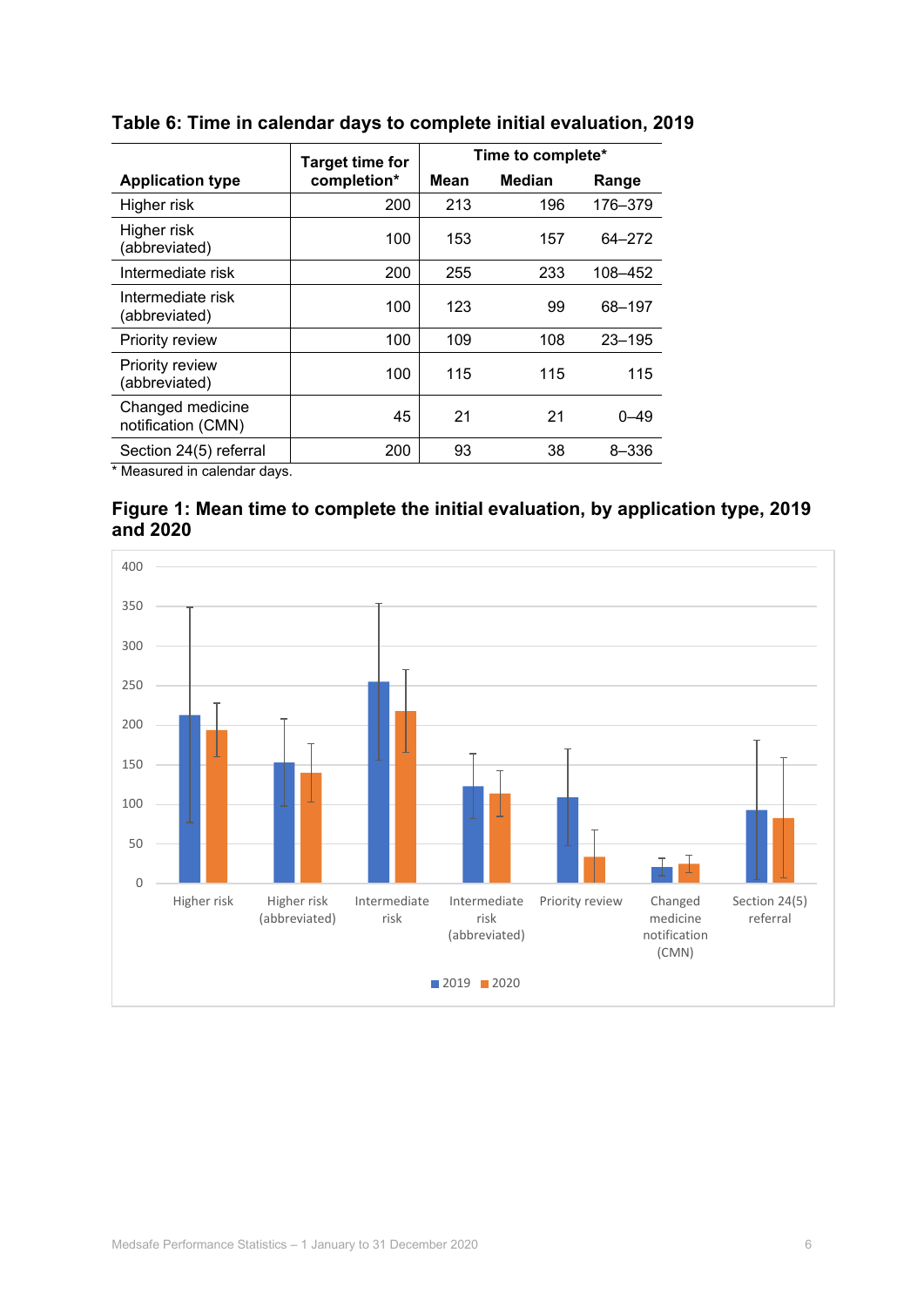#### **Time to complete the evaluation of additional information (EAI)**

The evaluation of additional information (EAI) measure is the time taken for Medsafe to evaluate the request for information (RFI) response from a sponsor. EAI1 is the time to evaluate the first RFI response and EAI2 is the time for the second RFI response. The EAI target times vary by application type, as shown in tables 7 and 8.

See tables 17 to 18 for lower risk medicines.

|                                              | EAI <sub>1a</sub> |             |                  |                          |      |                                   | EAI2 <sup>b</sup> |            |
|----------------------------------------------|-------------------|-------------|------------------|--------------------------|------|-----------------------------------|-------------------|------------|
| <b>Application</b>                           | <b>Target</b>     |             | Time to complete |                          |      | Time to complete<br><b>Target</b> |                   |            |
| type                                         | time              | <b>Mean</b> | <b>Median</b>    | Range                    | time | <b>Mean</b>                       | <b>Median</b>     | Range      |
| Higher risk                                  | 120               | 119         | 161              | 39-258                   | 120  | 112                               | 138               | $1 - 204$  |
| Higher risk<br>(abbreviated)                 | 120               | 127         | 145              | $9 - 209$                | 120  | 101                               | 133               | $37 - 147$ |
| Intermediate<br>risk                         | 120               | 132         | 135              | 36-204                   | 120  | 120                               | 132               | $8 - 207$  |
| Intermediate<br>risk<br>(abbreviated)        | 120               | 140         | 147              | 22-196                   | 120  | 110                               | 101               | 49-203     |
| Priority<br>review                           | 28                | 9           | $\overline{2}$   | $1 - 32$                 | 28   | 20                                | 20                | 20         |
| Priority<br>review<br>(abbreviated)          | 28                |             |                  | $\overline{\phantom{0}}$ | 28   |                                   |                   |            |
| Changed<br>medicine<br>notification<br>(CMN) | N/A <sup>c</sup>  |             |                  |                          | N/A  |                                   |                   |            |
| Section 24(5)<br>referral                    | 120               | 81          | 75               | $1 - 221$                | 120  | 80                                | 53                | 10-335     |

#### **Table 7: Time in calendar days to complete evaluation of additional information (EAI), 2020**

a EAI1 is the time in calendar days to evaluate the first request for information (RFI) response received from the sponsor.

b EAI2 is the time in calendar days to evaluate the second RFI response received from the sponsor.

c CMN EAI times are not captured by the database.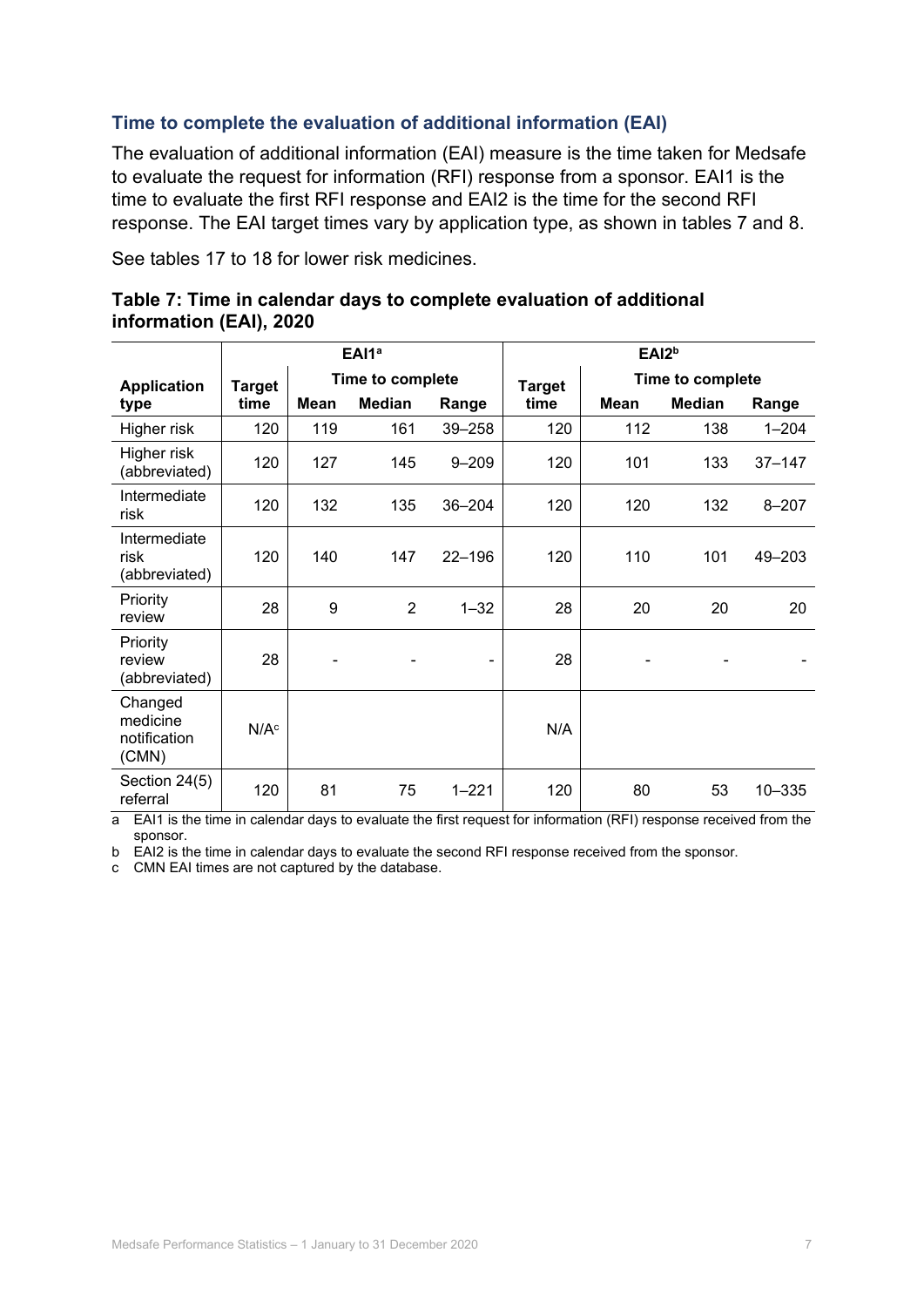|                                              | EAI1 <sup>a</sup> |      |                  | EAI <sub>2b</sub> |               |                  |                  |           |
|----------------------------------------------|-------------------|------|------------------|-------------------|---------------|------------------|------------------|-----------|
| Target<br><b>Application</b>                 |                   |      | Time to complete |                   | <b>Target</b> |                  | Time to complete |           |
| type                                         | time              | Mean | <b>Median</b>    | Range             | time          | Mean             | <b>Median</b>    | Range     |
| Higher risk                                  | 120               | 141  | 132              | 60-292            | 120           | 79               | 66               | $0 - 251$ |
| Higher risk<br>(abbreviated)                 | 120               | 116  | 122              | $3 - 179$         | 120           | 86               | 78               | $0 - 194$ |
| Intermediate<br>risk                         | 120               | 144  | 151              | 39-239            | 120           | 115              | 115              | $3 - 205$ |
| Intermediate<br>risk<br>(abbreviated)        | 120               | 149  | 158              | 58-238            | 120           | 99               | 121              | $0 - 171$ |
| Priority review                              | 28                | 15   | 15               | 15                | 28            | 7                | $\overline{7}$   | $0 - 20$  |
| Priority review<br>(abbreviated)             | 28                | 3    | 3                | 3                 | 28            | N/A <sup>c</sup> | N/A              | N/A       |
| Changed<br>medicine<br>notification<br>(CMN) | N/A               |      |                  |                   | N/A           |                  |                  |           |
| Section 24(5)<br>referral                    | 120               | 61   | 52               | $1 - 220$         | 120           | 56               | 30               | $3 - 160$ |

#### **Table 8: Time in calendar days to complete evaluation of additional information (EAI), 2019**

a EAI1 is the time in calendar days to evaluate the first request for information (RFI) response received from the sponsor.

b EAI2 is the time in calendar days to evaluate the second RFI response received from the sponsor.

c All applications were withdrawn or superseded before an EAI2 was completed.

#### **Time to application consent**

Tables 9 and 10 show the time in calendar days (mean, median and range) for Medsafe to consent (approve) an application per year. The time includes both Medsafe evaluation and sponsor RFI response times. As stated above, only CMNs have a target timeframe, which is 90 calendar days from receipt of payment.

Figure 2 shows the mean time to application consent by application type, for 2019 and 2020.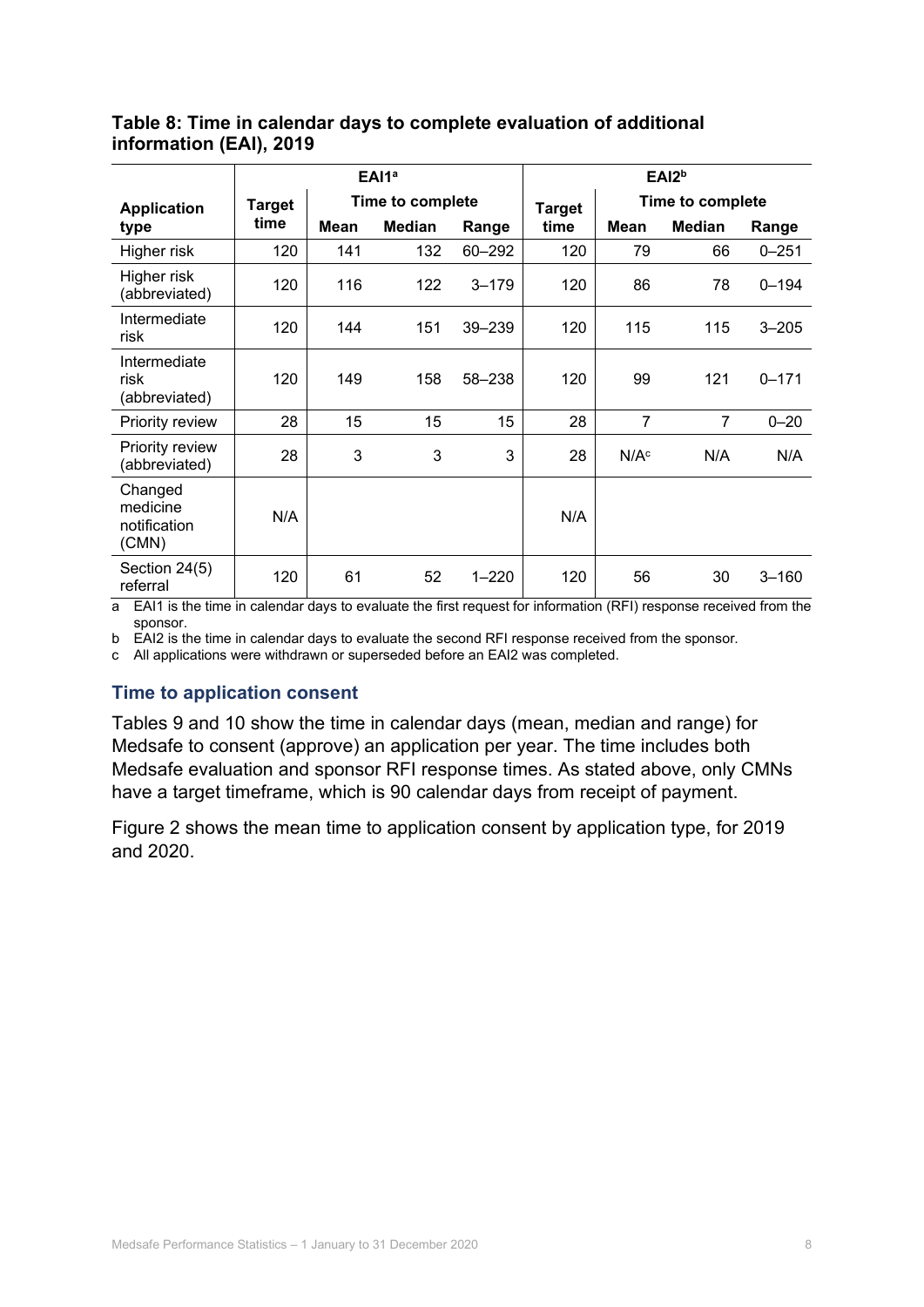|                                                     |      | Time to consent <sup>a</sup> | <b>Standard</b> |                        |
|-----------------------------------------------------|------|------------------------------|-----------------|------------------------|
| <b>Application type</b>                             | Mean | Median                       | Range           | deviation <sup>a</sup> |
| Higher risk                                         | 770  | 741                          | 231-1752        | 338                    |
| Higher risk (abbreviated)                           | 382  | 335                          | $37 - 1038$     | 198                    |
| Intermediate risk                                   | 887  | 740                          | 433-1672        | 398                    |
| Intermediate risk<br>(abbreviated)                  | 464  | 373                          | 40-1464         | 279                    |
| Priority review                                     | 68   | 37                           | $10 - 231$      | 77                     |
| Priority review<br>(abbreviated)                    |      |                              |                 |                        |
| Lower risk                                          | 651  | 645                          | 24-1808         | 365                    |
| Changed medicine<br>notification (CMN) <sup>b</sup> | 41   | 31                           | $1 - 364$       | 28                     |
| Section 24(5) referral                              | 268  | 207                          | $37 - 1640$     | 194                    |

#### **Table 9: Time to application consent, 2020**

a. Measured in calendar days.

b. The CMN target time is 90 calendar days from receipt of payment.

#### **Table 10: Time to application consent, 2019**

|                                                     | Time to consent <sup>a</sup> |               |           |  |  |
|-----------------------------------------------------|------------------------------|---------------|-----------|--|--|
| <b>Application type</b>                             | Mean                         | <b>Median</b> | Range     |  |  |
| Higher risk                                         | 533                          | 503           | 211-1175  |  |  |
| Higher risk (abbreviated)                           | 398                          | 337           | 143–989   |  |  |
| Intermediate risk                                   | 645                          | 569           | 49-1724   |  |  |
| Intermediate risk<br>(abbreviated)                  | 471                          | 459           | 146-1011  |  |  |
| Priority review                                     | 157                          | 147           | 85-308    |  |  |
| Priority review<br>(abbreviated)                    |                              |               |           |  |  |
| Lower risk                                          | 505                          | 546           | 73-1204   |  |  |
| Changed medicine<br>notification (CMN) <sup>b</sup> | 40                           | 29            | $1 - 332$ |  |  |
| Section 24(5) referral                              | 258                          | 195           | 9–1169    |  |  |

a. Measured in calendar days.

b. The CMN target time is 90 calendar days from receipt of payment.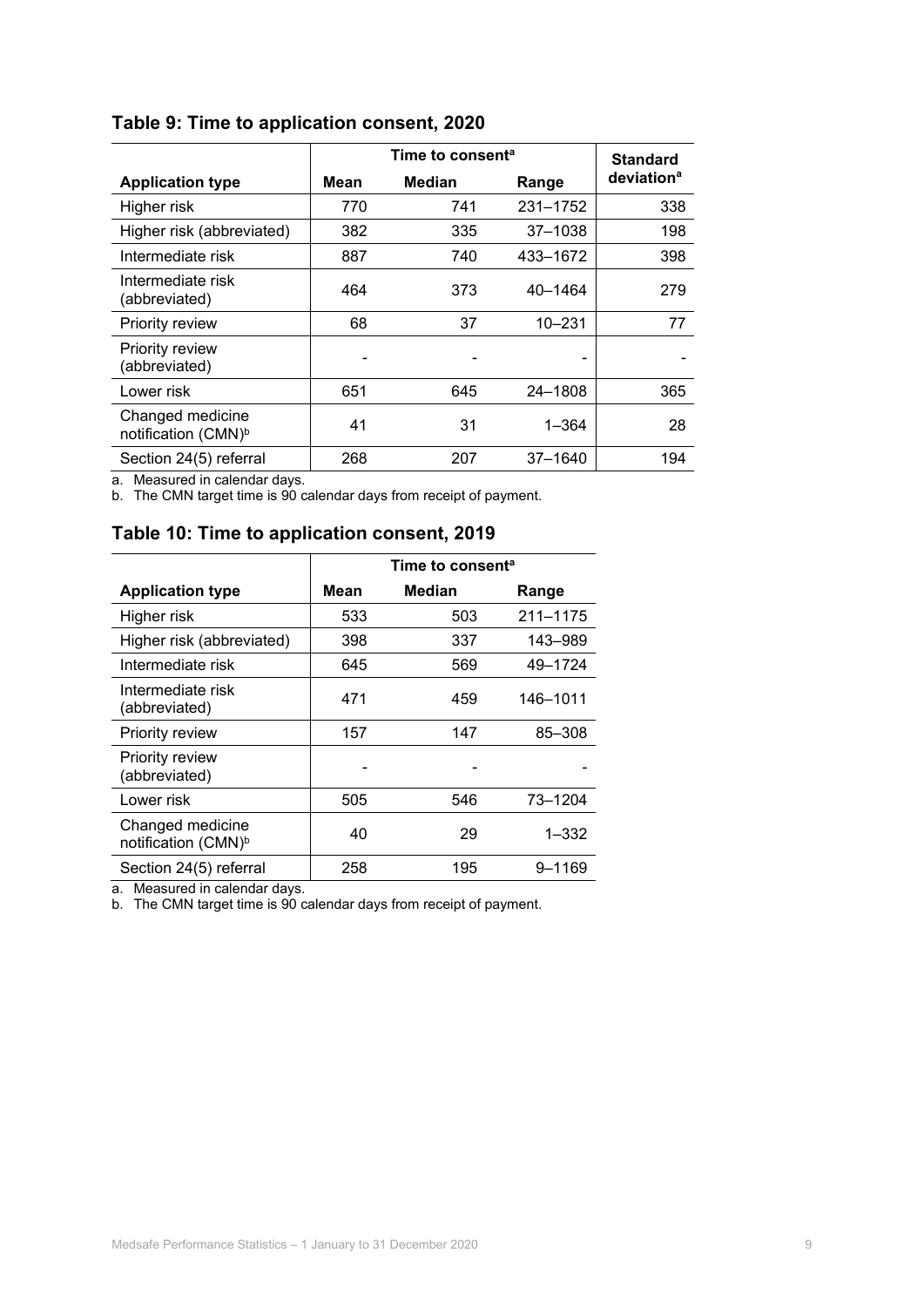

**Figure 2: Mean time to application consent, by application type, 2019 and 2020**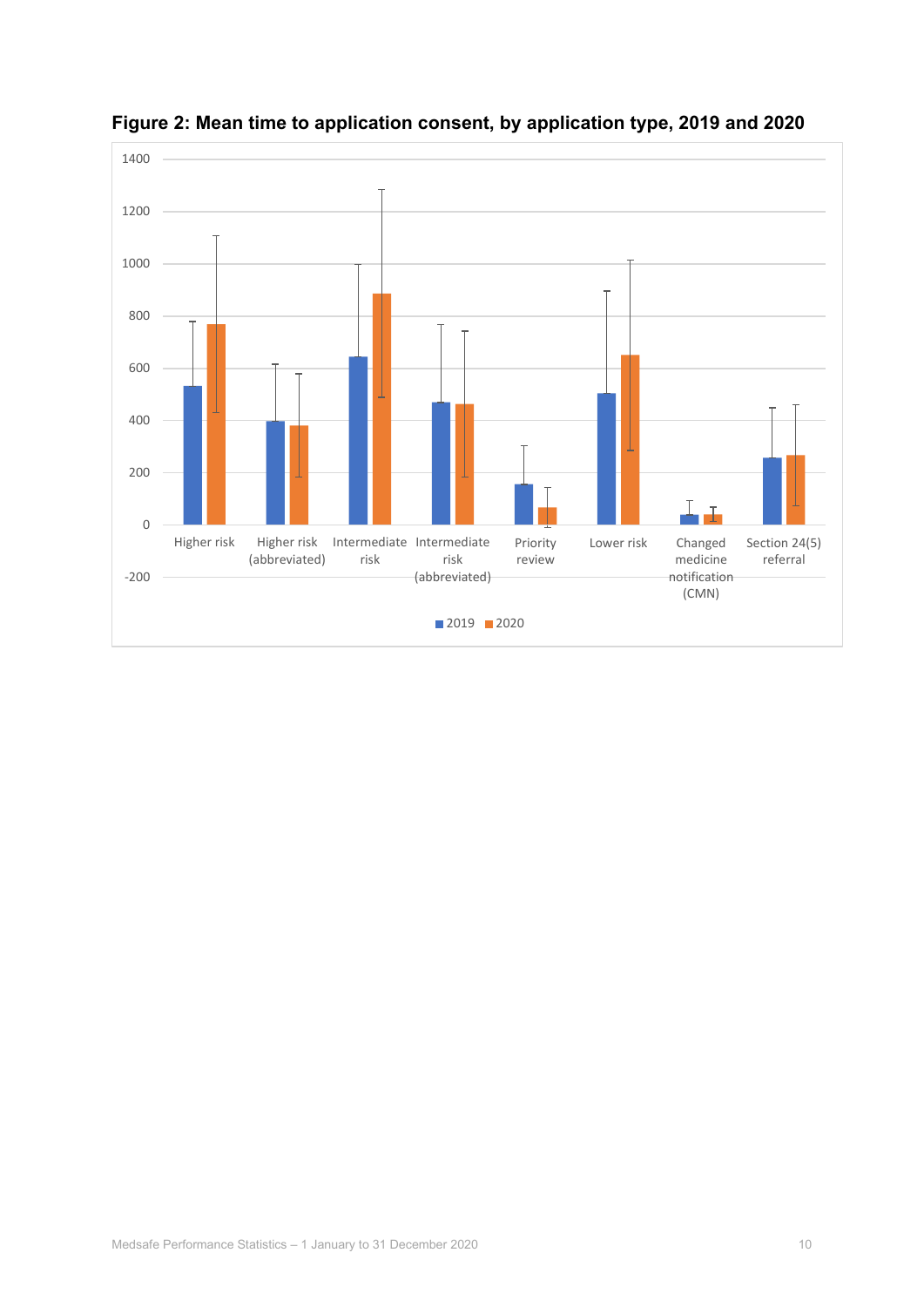## <span id="page-10-0"></span>**Lower risk medicines (N categories)**

Lower risk medicines include those that are available without prescription, eg, they are available over-the-counter. Lower risk medicines are further categorised into application types: N1, N3, N4 and N5.

Note: Medsafe is reviewing the N categories to improve the indicative timeframes.

#### **Applications received**

| Table 11: Number of lower risk medicine applications received (excluding |  |
|--------------------------------------------------------------------------|--|
| withdrawn) by N categories, 2016 to 2020                                 |  |

| Year | N <sub>1</sub> | N3 | <b>N4</b> | <b>N5</b> | Total |
|------|----------------|----|-----------|-----------|-------|
| 2020 | 19             | 20 | 3         | 8         | 50    |
| 2019 | 12             | 30 | 3         | 9         | 54    |
| 2018 | 17             | 30 |           | 6         | 57    |
| 2017 | 13             | 21 | 11        |           | 52    |
| 2016 | 5              | 14 | 3         | 3         | 25    |

#### **Requests for information (RFIs) for lower risk medicines**

Tables 12 and 13 show the number of RFIs sent and responses received per lower risk medicine application, by category, per year.

#### **Table 12: Number of requests for information (RFIs) sent and responses received per lower risk medicine application, by category, 2020**

|                | <b>Number of RFIs</b> |  |  |  |  |  |
|----------------|-----------------------|--|--|--|--|--|
| Category       |                       |  |  |  |  |  |
| N <sub>1</sub> |                       |  |  |  |  |  |
| N <sub>3</sub> |                       |  |  |  |  |  |
| N <sub>4</sub> |                       |  |  |  |  |  |
| N <sub>5</sub> |                       |  |  |  |  |  |

#### **Table 13: Number of requests for information (RFIs) sent and responses received per lower risk medicine application, by category, 2019**

|                | <b>Number of RFIs</b> |  |  |  |  |  |
|----------------|-----------------------|--|--|--|--|--|
| Category       |                       |  |  |  |  |  |
| N <sub>1</sub> |                       |  |  |  |  |  |
| N <sub>3</sub> |                       |  |  |  |  |  |
| N <sub>4</sub> |                       |  |  |  |  |  |
| N <sub>5</sub> |                       |  |  |  |  |  |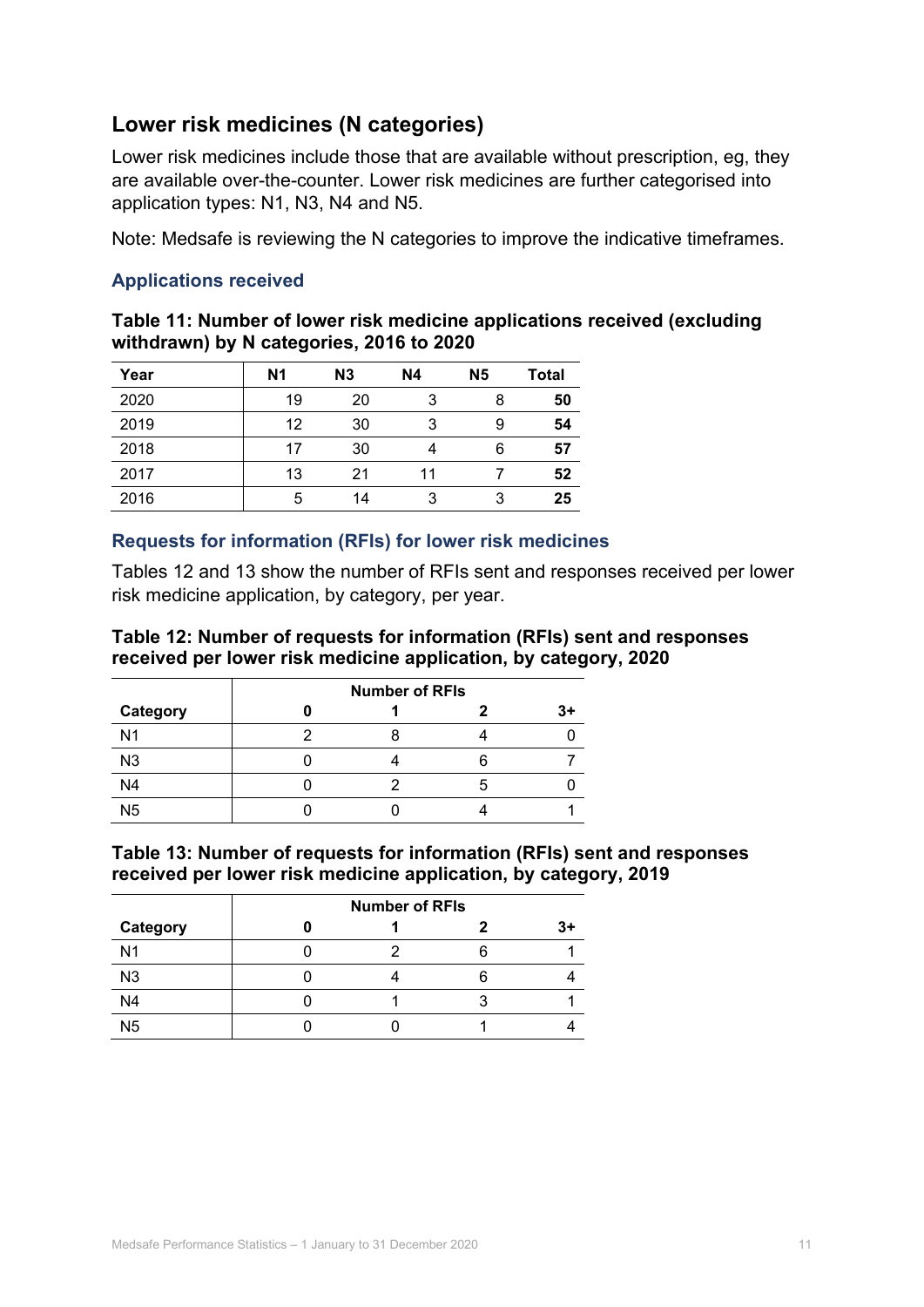#### **Processing times**

Table 14 shows the key performance measure of initial evaluations, broken down by N category and by volume and percentage. Under 200 days is the target timeframe. Tables 15 and 16 show the time to complete the initial N categories evaluations, by category, each year, and tables 17 and 18 show the percentage of medicine applications that met the indicative timeframes each year.

|      | Time period to complete initial evaluation (calendar days) |      |     |           |         |      |         |     |         |     |
|------|------------------------------------------------------------|------|-----|-----------|---------|------|---------|-----|---------|-----|
| Year | <0                                                         |      |     | $0 - 199$ | 200-399 |      | 400-599 |     | 600-799 |     |
|      | No.                                                        | $\%$ | No. | %         | No.     | %    | No.     | %   | No.     | %   |
| 2020 | 0                                                          | 0.00 | 45  | 86.5      |         | 13.4 | 0       | 0.0 | 0       | 0.0 |
| 2019 | 0                                                          | 0.00 | 50  | 84.7      | 6       | 10.1 | 3       | 5.0 | 0       | 0.0 |
| 2018 |                                                            | 2.00 | 40  | 80.0      | 9       | 16.0 | 0       | 0.0 |         | 2.0 |
| 2017 |                                                            | 0.00 | 38  | 97.4      |         | 2.5  | 0       | 0.0 | 0       | 0.0 |
| 2016 |                                                            | 0.00 | 23  | 85.7      | 4       | 14.2 | 0       | 0.0 | 0       | 0.0 |

| Table 14: Number and percentage of completed initial N categories |
|-------------------------------------------------------------------|
| evaluations, by year and time period                              |

Note: <0 means that the evaluation was done before the fee was paid. This was for an urgent low risk medicine.

#### **Table 15: Time in calendar days to complete initial N categories evaluation, by category, 2020**

|                | <b>Target time for</b><br>initial evaluation<br>completion | Time to complete initial evaluation<br>(calendar days) |        |            |  |  |
|----------------|------------------------------------------------------------|--------------------------------------------------------|--------|------------|--|--|
| Category       | (calendar days)                                            | Mean                                                   | Median | Range      |  |  |
| N <sub>1</sub> | 30                                                         | 166                                                    | 191    | $14 - 196$ |  |  |
| N <sub>3</sub> | 60                                                         | 210                                                    | 196    | 190-314    |  |  |
| N <sub>4</sub> | 90                                                         | 189                                                    | 191    | 177-198    |  |  |
| N <sub>5</sub> | 120                                                        | 216                                                    | 194    | 188-348    |  |  |

| Table 16: Time in calendar days to complete initial N categories evaluation, |  |  |
|------------------------------------------------------------------------------|--|--|
| 2019                                                                         |  |  |

|                | <b>Target time for</b><br>initial evaluation<br>completion | Time to complete initial evaluation<br>(calendar days) |        |            |
|----------------|------------------------------------------------------------|--------------------------------------------------------|--------|------------|
| Category       | (calendar days)                                            | Mean                                                   | Median | Range      |
| N <sub>1</sub> | 30                                                         | 131                                                    | 121    | $93 - 168$ |
| N <sub>3</sub> | 60                                                         | 206                                                    | 194    | 61-477     |
| N <sub>4</sub> | 90                                                         | 226                                                    | 189    | 185-413    |
| N <sub>5</sub> | 120                                                        | 224                                                    | 197    | 191-380    |